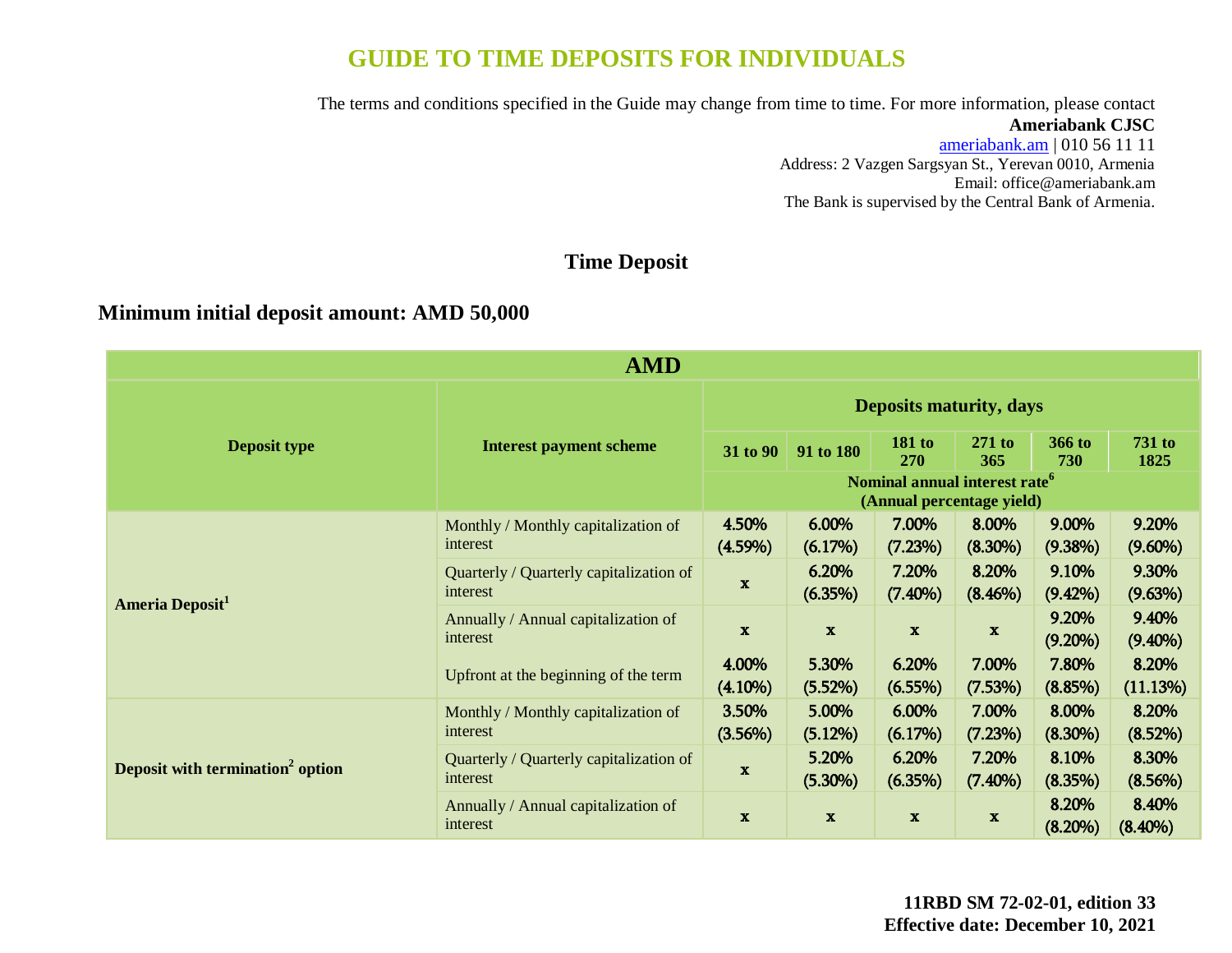|                                                                                      | Monthly / Monthly capitalization of<br>interest     | $\mathbf x$               | 5.70%<br>(5.85%)    | 6.70%<br>$(6.91\%)$       | 7.70%<br>$(7.98\%)$       | 8.70%<br>$(9.06\%)$ | 8.90%<br>(9.27%)    |
|--------------------------------------------------------------------------------------|-----------------------------------------------------|---------------------------|---------------------|---------------------------|---------------------------|---------------------|---------------------|
| Deposit with top-up <sup>3</sup> option                                              | Quarterly / Quarterly capitalization of<br>interest | $\boldsymbol{\mathrm{x}}$ | 5.90%<br>$(6.03\%)$ | 6.90%<br>$(7.08\%)$       | 7.90%<br>$(8.14\%)$       | 8.80%<br>$(9.09\%)$ | 9.00%<br>(9.31%)    |
|                                                                                      | Annually / Annual capitalization of<br>interest     | $\mathbf{x}$              | $\mathbf{x}$        | $\boldsymbol{\mathrm{X}}$ | $\boldsymbol{\mathrm{X}}$ | 8.90%<br>$(8.90\%)$ | 9.10%<br>$(9.10\%)$ |
|                                                                                      | Monthly / Monthly capitalization of<br>interest     | $\mathbf x$               | 5.70%<br>(5.85%)    | 6.70%<br>$(6.91\%)$       | 7.70%<br>(7.98%)          | 8.70%<br>$(9.06\%)$ | 8.90%<br>(9.27%)    |
| Deposit with partial withdrawal <sup>4</sup> option                                  | Quarterly / Quarterly capitalization of<br>interest | $\mathbf{x}$              | 5.90%<br>(6.03%)    | 6.90%<br>$(7.08\%)$       | 7.90%<br>$(8.14\%)$       | 8.80%<br>$(9.09\%)$ | 9.00%<br>(9.31%)    |
|                                                                                      | Annually / Annual capitalization of<br>interest     | $\mathbf x$               | $\mathbf x$         | $\boldsymbol{\mathrm{x}}$ | $\boldsymbol{\mathrm{x}}$ | 8.90%<br>$(8.90\%)$ | 9.10%<br>$(9.10\%)$ |
| Deposit with top-up <sup>3</sup> and termination <sup>2</sup><br>options             | Monthly / Monthly capitalization of<br>interest     | $\mathbf x$               | 4.70%<br>$(4.80\%)$ | 5.70%<br>(5.85%)          | 6.70%<br>$(6.91\%)$       | 7.70%<br>(7.98%)    | 7.90%<br>(8.19%)    |
|                                                                                      | Quarterly / Quarterly capitalization of<br>interest | $\mathbf x$               | 4.90%<br>$(4.99\%)$ | 5.90%<br>(6.03%)          | 6.90%<br>$(7.08\%)$       | 7.80%<br>(8.03%)    | 8.00%<br>$(8.24\%)$ |
|                                                                                      | Annually / Annual capitalization of<br>interest     | $\mathbf{x}$              | $\mathbf{x}$        | $\boldsymbol{\mathrm{X}}$ | $\boldsymbol{\mathrm{X}}$ | 7.90%<br>$(7.90\%)$ | 8.10%<br>$(8.10\%)$ |
| Deposit with partial withdrawal <sup>4</sup> and<br>termination <sup>2</sup> options | Monthly / Monthly capitalization of<br>interest     | $\mathbf x$               | 4.70%<br>$(4.80\%)$ | 5.70%<br>(5.85%)          | 6.70%<br>$(6.91\%)$       | 7.70%<br>(7.98%)    | 7.90%<br>(8.19%)    |
|                                                                                      | Quarterly / Quarterly capitalization of<br>interest | $\boldsymbol{\mathrm{x}}$ | 4.90%<br>$(4.99\%)$ | 5.90%<br>$(6.03\%)$       | 6.90%<br>$(7.08\%)$       | 7.80%<br>(8.03%)    | 8.00%<br>(8.24%)    |
|                                                                                      | Annually / Annual capitalization of<br>interest     | $\mathbf x$               | $\mathbf x$         | $\mathbf x$               | $\boldsymbol{\mathrm{x}}$ | 7.90%<br>$(7.90\%)$ | 8.10%<br>$(8.10\%)$ |
| Deposit with top-up <sup>3</sup> and partial<br>withdrawal <sup>4</sup> options      | Monthly / Monthly capitalization of<br>interest     | X                         | 5.40%<br>(5.54%)    | 6.40%<br>$(6.59\%)$       | 7.40%<br>$(7.66\%)$       | 8.40%<br>(8.73%)    | 8.60%<br>(8.95%)    |
|                                                                                      | Quarterly / Quarterly capitalization of<br>interest | $\mathbf{x}$              | 5.60%<br>(5.72%)    | 6.60%<br>$(6.77\%)$       | 7.60%<br>$(7.82\%)$       | 8.50%<br>(8.77%)    | 8.70%<br>$(8.99\%)$ |
|                                                                                      | Annually / Annual capitalization of<br>interest     | $\mathbf x$               | $\mathbf x$         | $\mathbf x$               | $\boldsymbol{\mathrm{x}}$ | 8.60%<br>$(8.60\%)$ | 8.80%<br>$(8.80\%)$ |

**11RBD SM 72-02-01, edition 33 Effective date: December 10, 2021**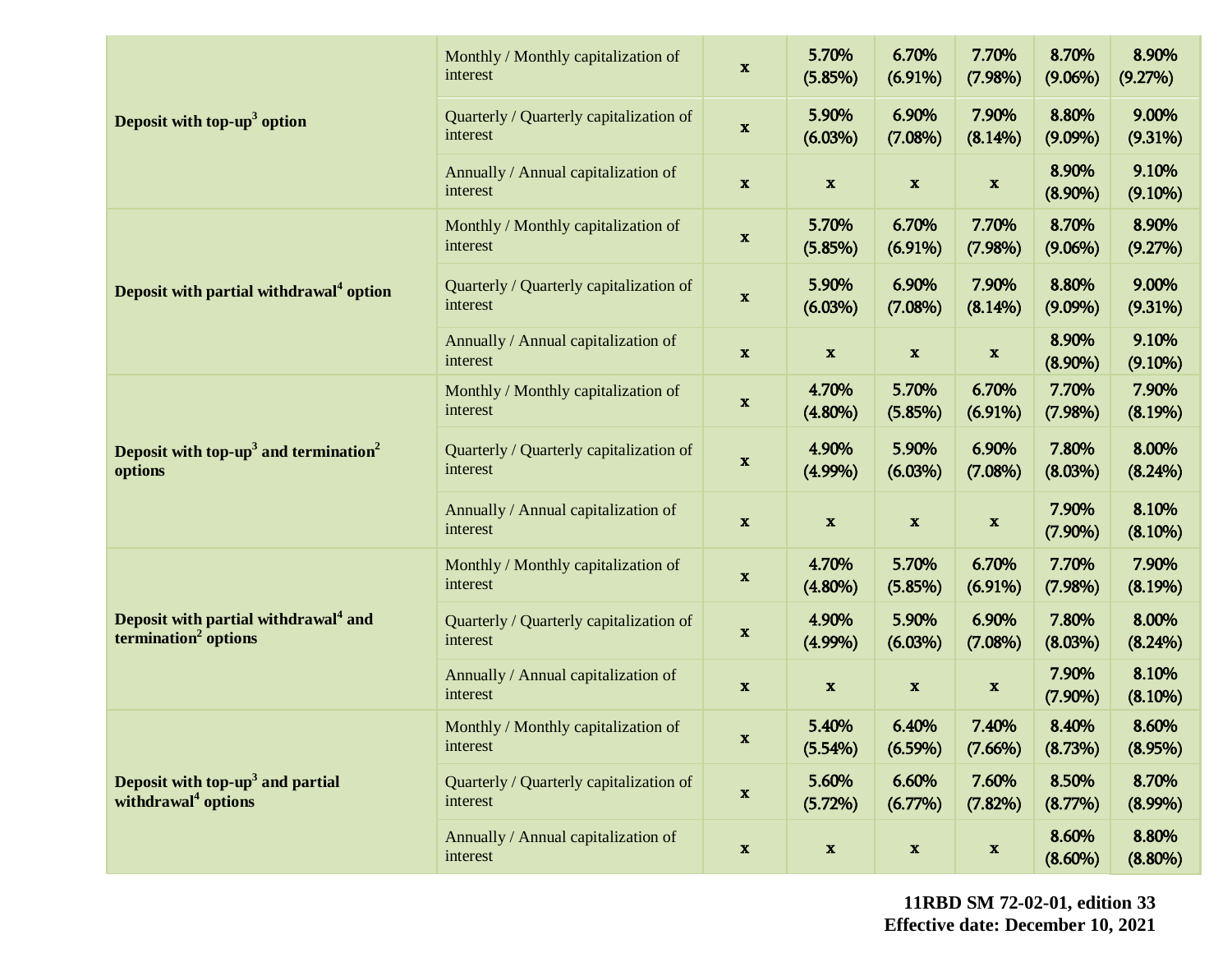|                                                                                                               | Monthly / Monthly capitalization of<br>interest     | $\mathbf x$  | 4.40%<br>$(4.49\%)$ | 5.40%<br>$(5.54\%)$        | 6.40%<br>$(6.59\%)$ | 7.40%<br>$(7.66\%)$ | 7.60%<br>(7.87%)    |
|---------------------------------------------------------------------------------------------------------------|-----------------------------------------------------|--------------|---------------------|----------------------------|---------------------|---------------------|---------------------|
| Deposit with top-up <sup>3</sup> , partial withdrawal <sup>4</sup><br>and<br>termination <sup>2</sup> options | Quarterly / Quarterly capitalization of<br>interest | $\mathbf{x}$ | 4.60%<br>$(4.68\%)$ | 5.60%<br>(5.72%)           | 6.60%<br>$(6.77\%)$ | 7.50%<br>$(7.71\%)$ | 7.70%<br>(7.93%)    |
|                                                                                                               | Annually / Annual capitalization of<br>interest     | $\mathbf{x}$ | $\mathbf{x}$        | $\mathbf x$                | $\mathbf x$         | 7.60%<br>$(7.60\%)$ | 7.80%<br>$(7.80\%)$ |
|                                                                                                               | Monthly / Monthly capitalization of<br>interest     | $\mathbf{x}$ | $\mathbf x$         | $\mathbf x$                | $\mathbf x$         | 9.00%<br>$(9.38\%)$ | 9.20%<br>$(9.60\%)$ |
| Deposit with accumulation <sup>5</sup> option                                                                 | Quarterly / Quarterly capitalization of<br>interest | $\mathbf x$  | $\mathbf x$         | $\mathbf x$                | $\mathbf x$         | 9.10%<br>$(9.42\%)$ | 9.30%<br>(9.63%)    |
|                                                                                                               | Annually / Annual capitalization of<br>interest     | $\mathbf{x}$ | $\mathbf{x}$        | $\mathbf x$<br>$\mathbf x$ |                     | 9.20%<br>$(9.20\%)$ | 9.40%<br>$(9.40\%)$ |

#### **ATTENTION!**

**THE INTEREST IS ACCRUED TO THE DEPOSIT AMOUNT AT THE NOMINAL INTEREST RATE. THE ANNUAL PERCENTAGE YIELD SHOWS THE INCOME YOU CAN EARN IF YOU MAKE THE MANDATORY DEPOSIT PAYMENTS AND RECEIVE THE ACCRUED INTEREST WITH THE SELECTED FREQUENCY.** 

ANNUAL PERCENTAGE YIELD IS CALCULATED BY THE FOLLOWING FORMULA:

$$
A = \sum_{n=1}^{N} \frac{K_n}{\frac{D_n}{(1+i)^{\frac{D_n}{365}}}}
$$

where

**i** is the narrowly defined effective rate (NDER)

**Kn** is n number of cash flows from the Bank's perspective

**N** is the number of cash flows related to that particular financial instrument

**A** is the initial amount attracted or provided

**Dn** is the period of receiving the nth cash flows expressed in the days elapsed from the day of the first flow (the day of first flow being the day of attracting or issuing the amounts)

Where there is X in any cell of the table, the respective condition is not applicable to that deposit type.

<sup>1</sup>**AMERIA DEPOSIT** is a standard deposit where the depositors (or a third party) may not add to or withdraw amounts from the deposit account throughout the term of the deposit agreement.

<sup>2</sup>If the depositor terminates the deposit agreement before the due date, the bank shall recalculate the accrued interest at the rate applicable to the selected deposit for the actual number of days elapsed as of the termination date. Partial termination of the deposit is not allowed.

If the deposit is requested back within a 30-day period after the start date, interest is recalculated at an annual rate of 0.1%.

**11RBD SM 72-02-01, edition 33 Effective date: December 10, 2021**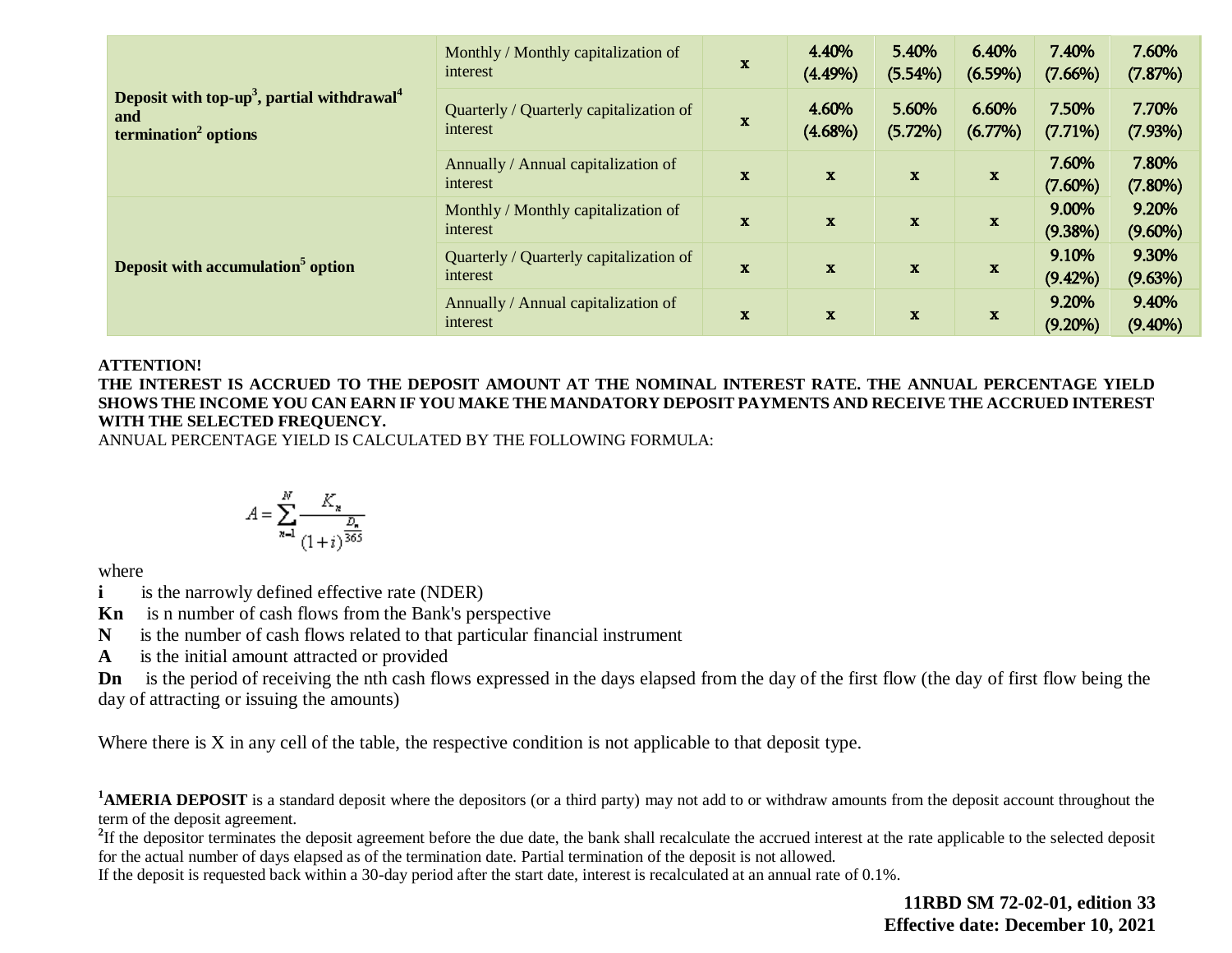In this case, the option of "payment of interest upfront at the beginning of the term" is not applicable.

<sup>3</sup>The client may top up the deposited amount throughout the term except the last 3 months. Maximum allowed increase is 50% of initial deposit amount. If the deposit with a top-up option is renewed automatically, it will be considered a new deposit, and after the renewal the top-up restrictions shall apply in the same manner as they would apply to a new deposit with the same terms.

Funds transferred by third parties can be deposited in the name of the depositor provided the required details of deposit account are specified.

In this case, the option of "payment of interest upfront at the beginning of the term" is not applicable.

<sup>4</sup>The client can partially withdraw the deposited amount throughout the term except the first 3 months. Maximum allowed withdrawal is 30% of initial deposit amount. Interest accrued to the repaid amount shall not be recalculated.

If you withdraw a part of the deposit amount, we will provide you a deposit account statement. You will be required to confirm the receipt of the statement and actual decrease of the deposited amount with your signature.

In this case, the option of "payment of interest upfront at the beginning of the term" is not applicable.

<sup>5</sup>The client may increase the deposit by up to AMD 40 million regardless of initially deposited amount except the last 3 months. If the deposit with an accumulation option is renewed automatically, it will be considered a new deposit, and after the renewal the top-up restrictions shall apply in the same manner as they would apply to a new deposit.

Funds transferred by third parties can be deposited in the name of the depositor provided the required details of deposit account are specified.

Top up, partial withdrawal and termination options are not applicable to cumulative deposits. Each client can have only one active deposit with accumulation option.

<sup>6</sup>+0.25% interest rate is applied for new AMD time deposits opened via Internet/Mobile Bank (not applicable to the Premium/Partner client deposits if the deposit term is 181 days and more)

## **Terms and conditions for deposits over AMD 2 billion or foreign currency equivalent are determined in accordance with applicable internal regulations of the Bank.**

### **Additional benefits:**

We may, at our own discretion, provide to the depositor a loan or revolving or non-revolving line of credit on card (debit or credit) under the following conditions:

| Currencv                    | Interest rate                              | Loan (Line of credit) / Deposit (LTV) Ratio <sup>1</sup> |
|-----------------------------|--------------------------------------------|----------------------------------------------------------|
|                             |                                            |                                                          |
| Same as deposit currency    | Deposit rate $+4\%$                        | Up to $90\%$                                             |
| Other than deposit currency | The rate specified in Retail Lending Terms | Up to $70\%$                                             |
|                             |                                            |                                                          |

We will have the right to charge the amount of any overdue liabilities on credit card to the deposit account through direct debit (without prior consent of the depositor).

## **Terms and Conditions**

 $\overline{a}$ 

1. The payment of deposit to the bank is documented by a written instrument, e.g. bank deposit application-agreement.

<sup>1</sup> Deposit amount used for calculation of the ratio does not include interest paid at the beginning of term.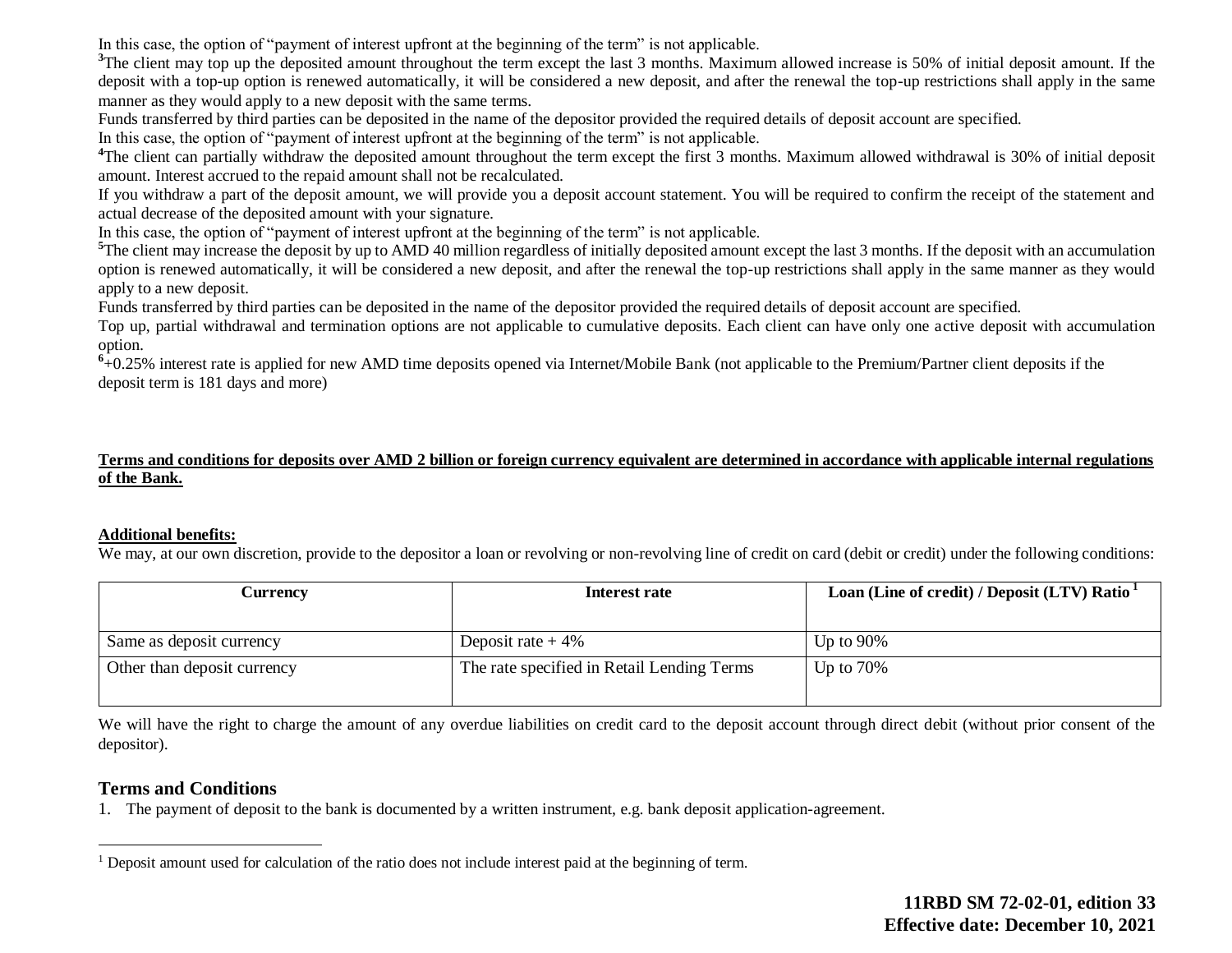- 2. The deposit may be made in the name of a third party. Such another person may be a minor. The designated third party may obtain the depositor rights upon completing a respective application-form and presenting their claim to us based on the specified rights. If the designated beneficiary of the deposit is a minor, the latter may claim the deposited amount only when he/she reaches the age of 18. Before that the same rights may be exercised by the minor's legal representative(s). Before we receive the third party claim based on the depositor rights, the deposit may be administered only by the signatory of the Application-Agreement who had made the deposit, subject to the instructions and conditions specified in the Application-Agreement.
- 3. For the depositor wishing to make a time deposit we will open an account in AMD. If the time deposit is made in foreign currency, we will open an account in the deposit currency as well. In the latter case no account opening fee is charged.
- 4. Account maintenance tariffs and terms are available **[here](https://www2.ameriabank.am/content.aspx?id=openning+and+service+of+bank+accounts+(retail)&page=99&itm=account&lang=28)**.
- 5. The list of documents and information required for opening a bank account and making a deposit is available **[here](https://www2.ameriabank.am/userfiles/file/Account_openning_required_documents_2_eng.pdf)**.
- 6. Acting in accordance with the Republic of Armenia Law "On Combating Money Laundering and Terrorism Financing" we may request you to provide additional information and documents for the customer due diligence based on the "Know your customer" principle, as well as ask you additional questions during verbal communication (if required so).
- 7. Agreements, covenants, cooperation or memberships of the Bank may have direct impact on the consumers (for example, according to the agreement executed with the US under the Foreign Account Tax Compliance Act (FATCA) the financial institution may collect additional information to find out whether you are a US tax payer).
- 8. We will provide you the statements of your accounts through communication channels and at frequency agreed between you and us and/or in accordance with the Armenian laws and regulations. **YOU HAVE THE RIGHT TO COMMUNICATE WITH A FINANCIAL INSTITUTION VIA THE CHANNEL YOU PREFER: BY REGULAR POST OR EMAIL. EMAIL IS THE MOST CONVENIENT WAY TO GET INFORMATION. IT'S AVAILABLE 24/7, FREE FROM RISK OF LOSS OF INFORMATION STORED ON PAPER AND IS MORE CONFIDENTIAL.**

Account statements are subject to the following terms.

| Fee for provision of account statement                                                                                                          |                                                                |
|-------------------------------------------------------------------------------------------------------------------------------------------------|----------------------------------------------------------------|
| Provision of up to 1 year-old account statements, copies of account statements or<br>other documents kept in electronic form                    | Free                                                           |
| Provision of more than 1 year-old account statements or copies of account<br>statements or provision of other documents kept in electronic form | AMD 5,000,<br>VAT included<br>per annual statement per account |
| Provision of more than 1 year-old account statement or other electronic document,<br>by emailing to the customer without stamp                  | AMD 3,000,<br>VAT included<br>per annual statement per account |

| $\vert$ Fee for delivery of account statement |                                 |
|-----------------------------------------------|---------------------------------|
| By e-mail                                     | Free                            |
| By post within Armenia                        | AMD 1,000 monthly, VAT included |
| By post outside Armenia <sup>2</sup>          | As per postal service bills     |

9. The Bank calculates interest using 365 as denominator.

 $\overline{a}$ 

<sup>&</sup>lt;sup>2</sup> The delivery is by regular mail.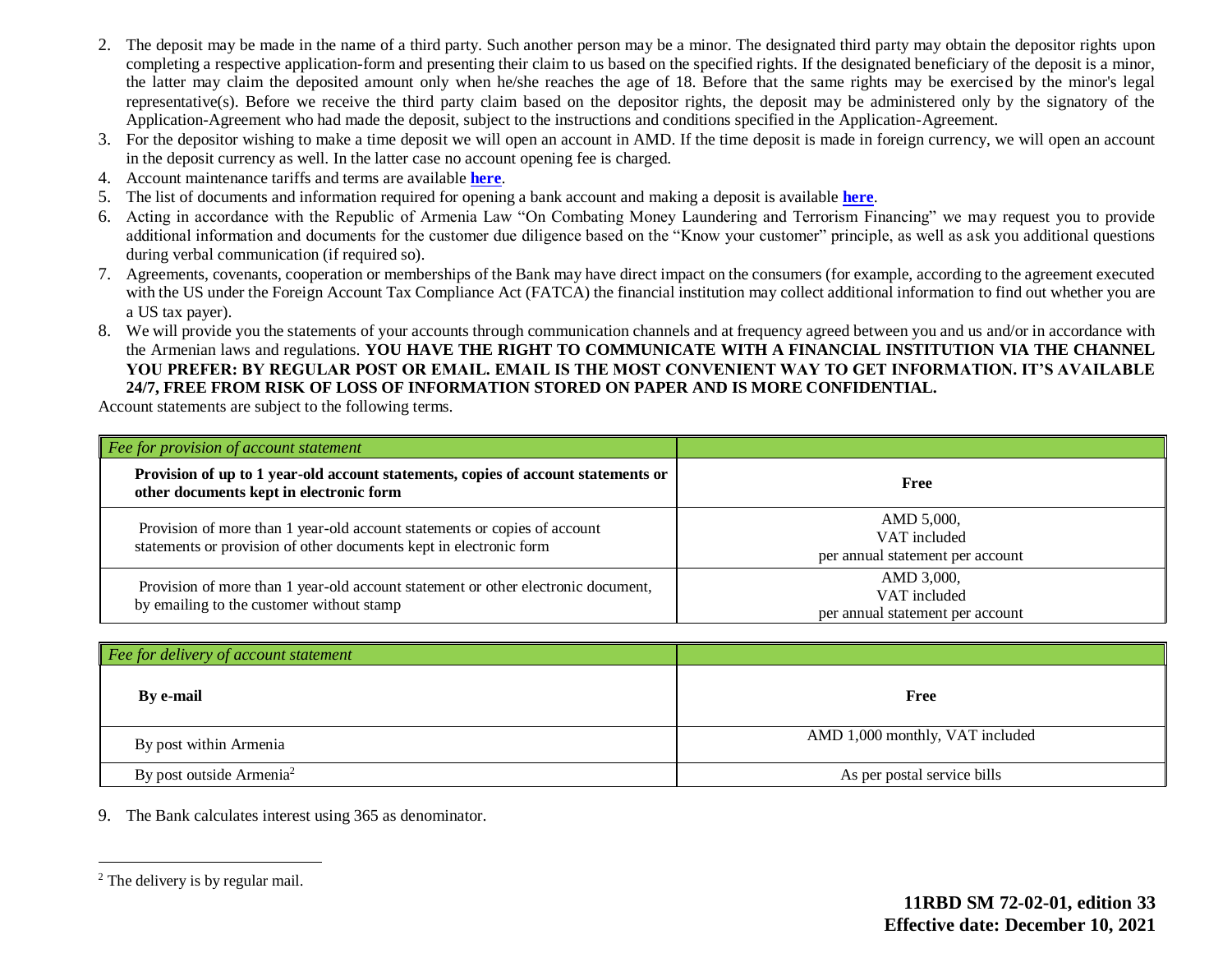- 10. Interest is accrued for the calendar days within the period starting on the day the deposit amount is accepted by us until the day preceding the day when the amount is returned to the depositor or is withdrawn from the depositor's account for another reason.
- 11. The interest is taxable at 10% pursuant to the tax legislation of Republic of Armenia.
- 12. The interest may be paid according to the one of the following schemes as defined in the deposit agreement:

**7.1. Monthly payment:** interest is credited to the depositor's account on monthly basis from the deposit start date. Before payment of interest we will withhold the income tax.

**7.2. Monthly capitalization of interest**: net interest (after tax) is accrued to the deposit principal every month to the start date of the deposit or on the first banking day after that. Interest for each subsequent period is accrued to the sum of the previous month's interest and the principal.

**7.3. Quarterly payment:** interest is credited to the depositor's bank account on quarterly basis on the last day of the quarter. Before payment of interest we will withhold the income tax.

**7.4. Quarterly capitalization of interest**: net interest (after tax) is accrued to the deposit principal once a quarter to the start date of the deposit or on the first banking day after that. Interest for each subsequent period is accrued to the sum of the previous month's interest and the principal.

**7.5. Annual payment:** interest is accrued from the deposit start date and is credited to the depositor's account on annual basis on the last day of the year. Before payment of interest we will withhold the income tax.

**7.6. Annual capitalization of interest**: net interest (after tax) is accrued to the deposit principal once a year to the start date of the deposit or on the first banking day after that. Interest for each subsequent period is accrued to the sum of the previous month's interest and the principal.

**7.7. Interest payment upfront at the beginning of the term:** the interest for the entire term of the deposit is paid to the depositor's account upfront on the day the deposit was made. Before payment of interest we will withhold the income tax.

- 13. We will not, at our sole initiative and discretion, decrease the interest rate defined by the application-agreement during the deposit term.
- 14. The deposit application-agreement may be extended in cases and manner provided for thereby and Terms and Conditions of Deposits for Individuals.
- 15. We will repay the deposit, whether in whole or in part, forthwith upon request of the depositor. If the client terminates the deposit before the due date, we will recalculate and repay the amount based on the depositor's application. In this case, we will pay interest at a 0.1% annual interest rate instead of the rate defined by the deposit agreement. Any interest already paid that should have been charged back after recalculation shall be charged to the principal amount of deposit after deduction of interest calculated at 0.1% annual interest rate. This clause is applicable unless otherwise defined by deposit terms and/or deposit agreement.
- 16. If the depositor does not request to return the deposit amount upon the expiry of the deposit, then based on the option selected by the depositor in the applicationagreement either (i) the agreement is prolonged according to the terms specified therein and the rates effective in the bank at that moment, or (ii) the deposit is transferred to the depositor's bank account subject to applicable rates and fees.
- 17. In case of the depositor's decease, accrual of interest will continue until expiry of deposit agreement, after which we will transfer the deposit and accrued interest to the depositor's account. In this case, these amounts will be transferred to the heirs of the depositor upon submission of properly perfected and executed documents on property rights testifying to the fact of inheritance.
- 18. Repayment of deposits is guaranteed by the Deposit Guarantee Fund (location: 15 Khorenatsi St., 0010, Yerevan, Elite Plaza Business Center)in accordance with the Law of the Republic of Armenia "On Guarantee of Remuneration of Bank Deposits of Individuals". The Law defines the following terms of deposit guarantee:
	- For deposits in AMD only, the guarantee coverage is AMD 16 million.
	- For deposits in foreign currency only, the guarantee coverage is AMD 7 million.
	- For deposits both in AMD and foreign currency where the AMD-denominated deposit exceeds AMD 7 million, the guarantee coverage is up to AMD 16 million for AMD-denominated amount only.
	- For deposits both in AMD and foreign currency where the AMD-denominated deposit amount is less than AMD 7 million, the guarantee coverage is 100% for AMD deposit + difference between AMD 7 million and reimbursed amount in AMD for foreign currency deposit.

Note, that

- all AMD deposits with the Bank are considered one AMD deposit.
- all foreign currency deposits with the Bank are considered one foreign currency deposit.
- 19. Your right to manage the funds on the account cannot be restricted, except where (i) funds are blocked or restricted or transactions through account suspended in accordance with the laws and regulations of the Republic of Armenia by request of the Service for Compulsory Execution of Judicial Acts or tax authorities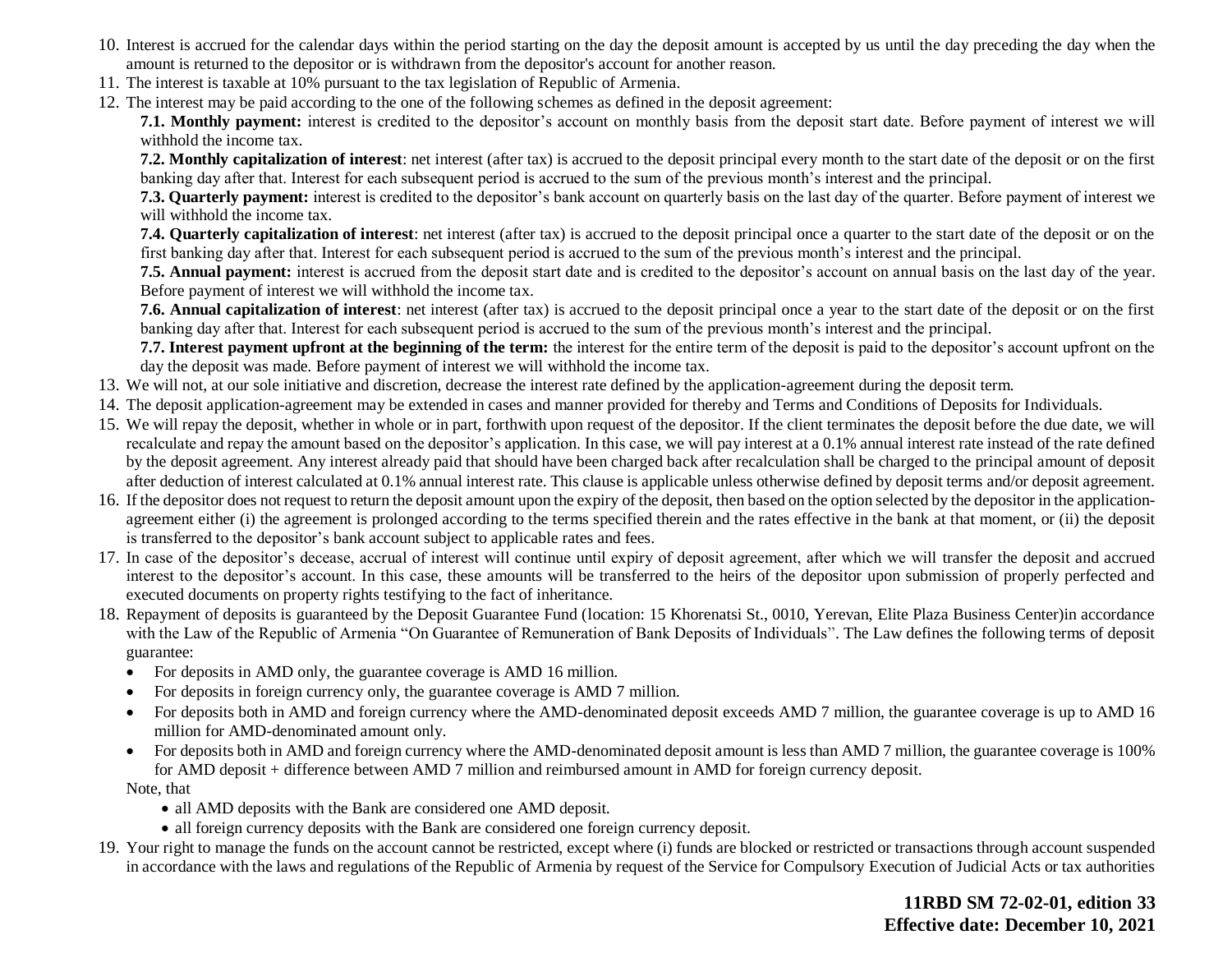based on court ruling or award, or (ii) this is envisaged by other agreements entered into by and between you and the Bank or by Republic of Armenia laws and regulations.

- 20. Funds on the account can be withdrawn without the client's instruction by request of the Service for Compulsory Execution of Judicial Acts and tax authorities based on court ruling or award, as well as in cases provided for by applicable Armenian laws and agreements entered into between the Bank and the client.
- 21. Terms and conditions of distance banking are presented in [General Terms and Conditions of Provision of Banking Services to Individuals,](https://www2.ameriabank.am/userfiles/file/Terms_and_Conditions_PP_arm_29_09_2017_eng.pdf) clause 3.
- 22. To find out more about the service network of the Bank, location and open hours of the branches, please click [here.](https://www2.ameriabank.am/infrastructure.aspx?&lang=28)
- 23. Any disputes and disagreements arising out of or in connection with the deposit application-agreement shall be resolved in accordance with the laws and regulations of the Republic of Armenia.

Disagreements and disputes arising out of a property claim with a value equal to or less than AMD 10 million or its foreign currency equivalent may be settled through the Financial System Mediator.

**Attention!** Individuals are entitled to submit their claims arising out of the transaction between the financial institution and the consumer to the **[Financial](https://ameriabank.am/Page.aspx?id=423&lang=33)  [System Mediator](https://ameriabank.am/Page.aspx?id=423&lang=33)**. Ameriabank has waived its right to dispute the decisions of the Financial System Mediator which is applicable only in relation to the claims, where the amount of the property claim does not exceed AMD 250,000 or its equivalent in another currency, and the amount of transaction does not exceed AMD 500,000 or its equivalent in another currency.

24. ATTENTION! "YOUR FINANCIAL DATABASE" IS AN ELECTRONIC SYSTEM AIMED AT FACILITATING SEARCHING AND COMPARISON OF THE SERVICES OFFERED TO INDIVIDUALS AND MAKING THE CHOICE EASIER FOR YOU. You may access the website at [www.fininfօ.am.](https://www.arlis.am/Res/)

| <b>Example 1.</b>                 |                                                                               |
|-----------------------------------|-------------------------------------------------------------------------------|
| Deposit type:                     | Ameria Deposit                                                                |
| <b>Currency:</b>                  | <b>AMD</b>                                                                    |
| Term and interest payment scheme: | 366 days, with the interest payable upfront at the beginning of the term      |
| Deposit amount:                   | AMD 100,000                                                                   |
| Annual simple interest rate:      | 7.5%                                                                          |
| Deposit start date:               | 01/06/2020                                                                    |
| <b>Maturity:</b>                  | 02/06/2021                                                                    |
| Interest payment date:            | 01/06/2020                                                                    |
|                                   | (the deposit will be effective for 366 days, the deposit payment date is left |
|                                   | out)                                                                          |
| Interest to be paid               | $100,000 * 7.5/100/365 * 366 = 7,520.55$ AMD                                  |
| Net interest to be paid           | $7,520.55 - 7,520.55 * 10/100 = 6,768.50$ AMD                                 |
| (less $10\%$ income tax)          |                                                                               |

| <b>Example 2.</b>                          |                                                                          |
|--------------------------------------------|--------------------------------------------------------------------------|
| Deposit type:                              | Ameria Deposit with partial withdrawal option                            |
| Currency:                                  | <b>AMD</b>                                                               |
| Term and interest payment scheme:          | 181 days, preferred interest payment scheme is quarterly capitalization. |
| Deposit amount:                            | AMD 100,000                                                              |
| Annual simple interest rate:               | 6.9%                                                                     |
| <b>Deposit start date:</b>                 | 01/06/2020                                                               |
| <b>Maturity:</b>                           | 29/11/2020                                                               |
| <b>First interest capitalization date:</b> | 29/08/2020                                                               |
|                                            | (the deposit will be effective for 90 days)                              |
| Interest to be paid                        | $100,000 * 6.9/100/365 * 90 = 1,701.37$ AMD                              |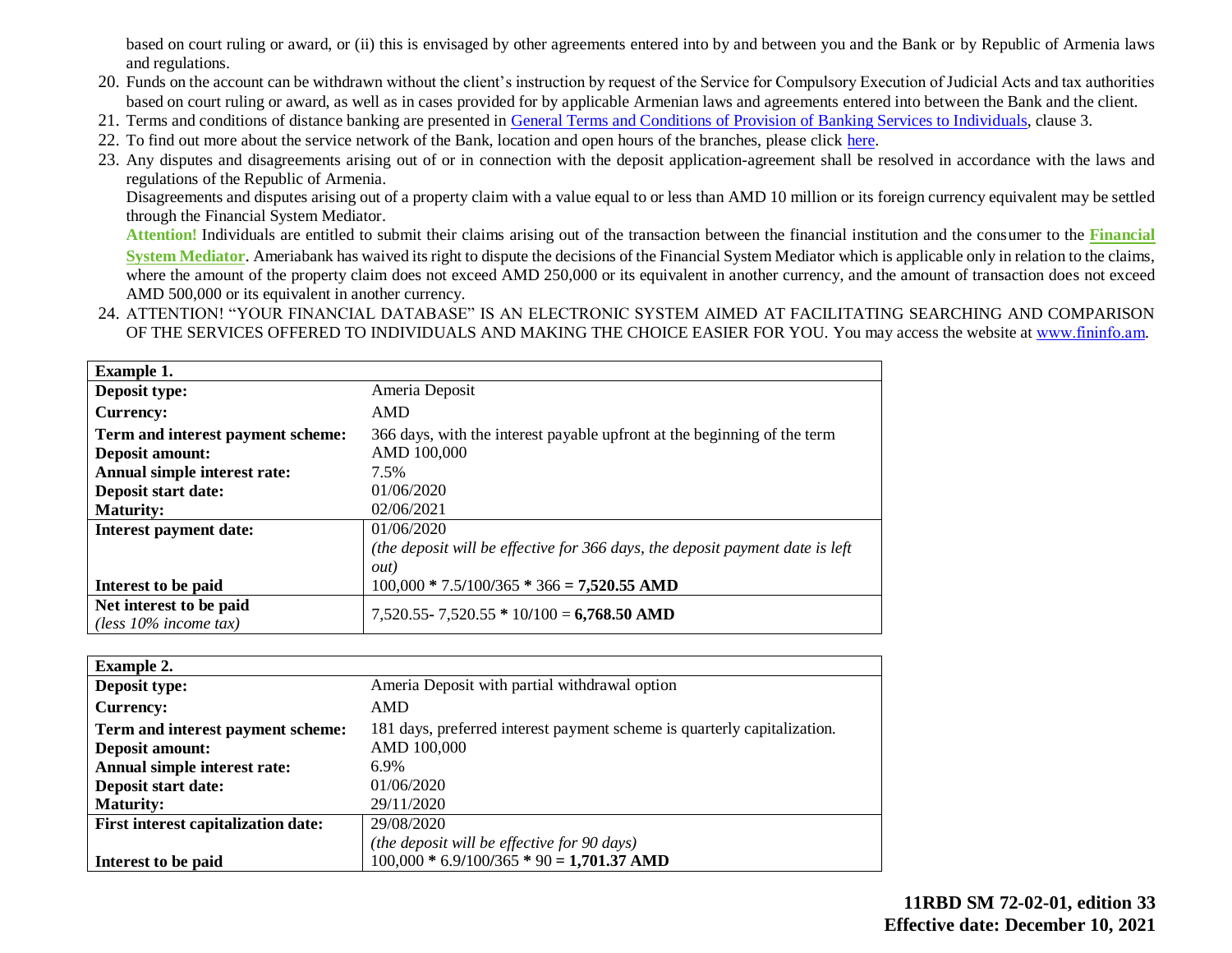| Net interest to be paid<br>(less $10\%$ income tax) | $1,701.37 - 1,701.37 * 10/100 = 1,531.23$ AMD                             |
|-----------------------------------------------------|---------------------------------------------------------------------------|
| <b>Deposit principal</b>                            | $100,000 + 1,531.23 = 101,531.23$ AMD                                     |
|                                                     | On August 30, 2020, the depositor withdrew AMD 21,531.23.                 |
| Second interest capitalization date:                | 29/11/20                                                                  |
|                                                     | (the deposit will be effective for 91 days (payment date is counted out), |
|                                                     | during which the deposit principal will be AMD 101,531.23 for 1 day and   |
|                                                     | AMD 80,000.00 for the remaining 90 days)                                  |
| Interest to be paid                                 | $(101,531.23 * 6.9/100/365 * 1) + (80,000 * 6.9/100/365 * 90) = 19.19 +$  |
|                                                     | $1,361.10 = 1,380.29$ AMD                                                 |
| Net interest to be paid<br>(less $10\%$ income tax) | $1,380.29 - 1,380.29*10/100 = 1,242.26$ AMD                               |

| <b>Example 3.</b>                                   |                                                                                                 |
|-----------------------------------------------------|-------------------------------------------------------------------------------------------------|
| Deposit type:                                       | Ameria Deposit with termination and top-up options                                              |
| <b>Currency:</b>                                    | <b>USD</b>                                                                                      |
| Term and interest payment<br>scheme:                | 271 days, preferred interest payment scheme is quarterly payment.                               |
| <b>Deposit amount:</b>                              | <b>USD 10,000</b>                                                                               |
| Annual simple interest rate:                        | 2.2%                                                                                            |
| Deposit start date:                                 | 01/06/2020                                                                                      |
| <b>Maturity:</b>                                    | 27/02/2021                                                                                      |
| First interest payment date:                        | 29/08/2020                                                                                      |
|                                                     | (the deposit will be effective for 90 days)                                                     |
| Interest to be paid                                 | $10,000 * 2.2/100/365 * 90 = 54.25$ USD                                                         |
| Net interest to be paid<br>(less $10\%$ income tax) | 54.25 - 54.25 * 10/100 = 48.82 USD                                                              |
| Second interest payment date:                       | 27/11/2020                                                                                      |
|                                                     | (the deposit will be effective for 90 days)                                                     |
| Interest to be paid                                 | $10,000 * 2.2/100/365 * 90 = 54.25$ USD                                                         |
| Net interest to be paid<br>(less $10\%$ income tax) | 54.25 - 54.25 * 10/100 = 48.83 USD                                                              |
| Third interest payment date:                        | 27/02/2021<br>(the deposit will be effective for 91 days, the deposit payment date is left out) |
| Interest to be paid                                 | $10,000 * 2.2/100/365 * 91 = 54.85$ USD                                                         |
| Net interest to be paid<br>(less 10% income tax)    | 54.85 - 54.85 * 10/100 = 49.36 USD                                                              |

**Example 4.**